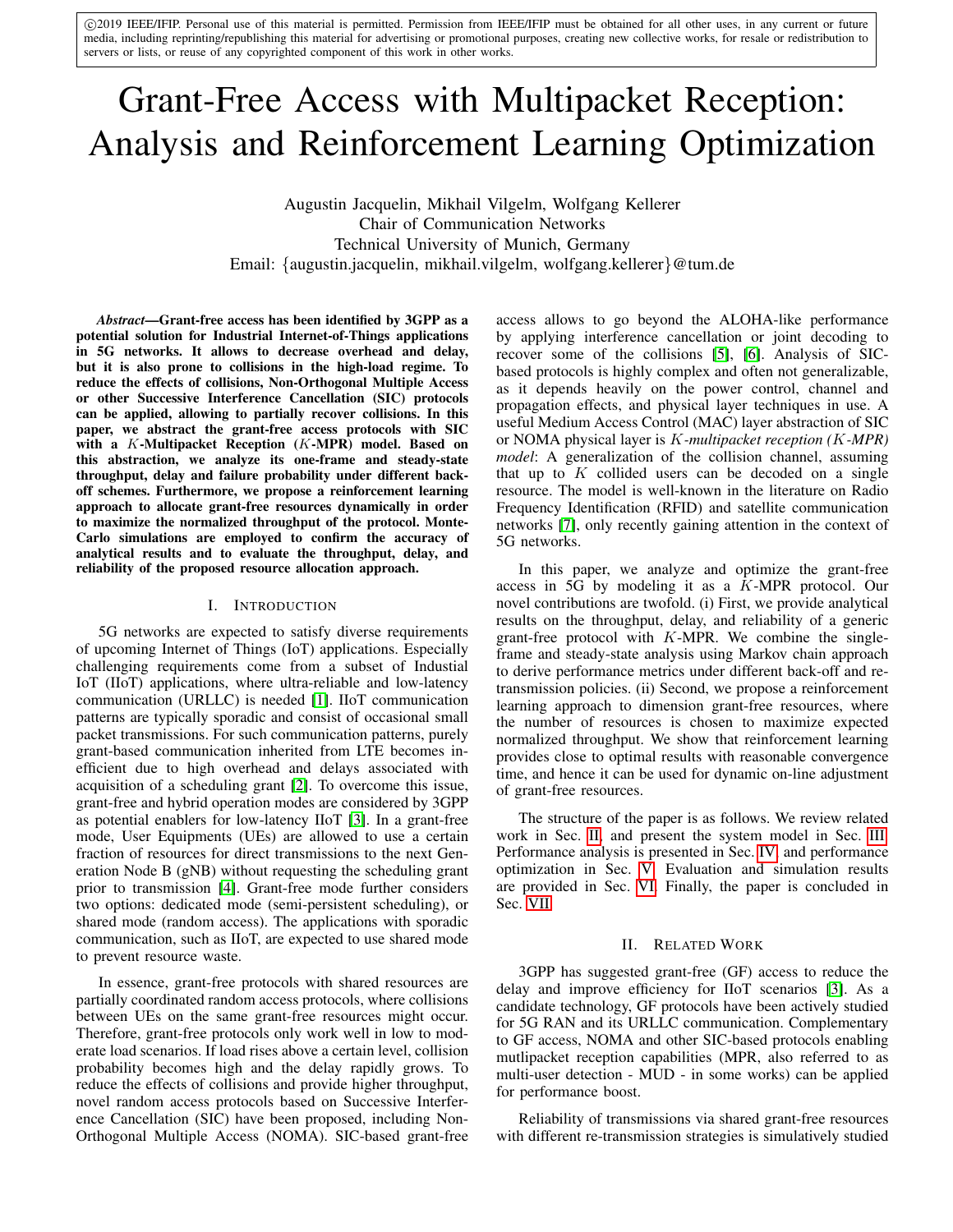<span id="page-1-1"></span>

Fig. 1: Illustration of the system model with  $K = 2$ -MPR. In the first frame  $i, L<sub>i</sub> = 6$  RBs are available for grant-free access and 6 UEs are contending for it. RBs A, B, C are chosen by 2, 3, and 1 UEs respectively, resulting it three successfully decoded UEs (with A and C), and one collision on B. Collided UEs re-transmit in the next frame, choosing RBs A and B. Since both RBs are occupied by  $\leq K = 2$  UEs, all are decoded successfully.

in [\[8\]](#page-7-8), [\[4\]](#page-7-3). Both articles compare GF with grant-based protocols, pointing out operating regimens and conditions where GF mode becomes beneficial compared to grant-based. In [\[9\]](#page-7-9), grant-free protocol is analyzed for short packet communication scenario, to achieve low-delay and low-consumption. As a way to increase the reliability, the authors suggest transmissions with packet replicas. Similar to [\[9\]](#page-7-9), the authors in [\[10\]](#page-7-10) are optimizing the amount of replicas to meet reliability requirement with a given probability of multi-user detection.

Multi-packet reception has been extensively studied in a parallel line of work [\[6\]](#page-7-5). Compressive sensing for MUD in multi-carrier systems have been analyzed in [\[5\]](#page-7-4). In [\[11\]](#page-7-11), the authors study with K-MPR for inhomogeneous CSMA networks. They use  $K$ -MPR for analysis and assess performance of such techniques such as SIC and compute-and-forward. In [\[12\]](#page-7-12), the authors propose a cross-layer (PHY/MAC) decentralized Medium Access Control to coordinate access of UEs, assuming K-MPR. The authors in [\[13\]](#page-7-13) use  $K$ -MPR to analyze the successful reception of a packet from UEs in far-field regions, depending on the channel transmission properties. Slotted ALOHA and its more advanced versions have been studied under K-MPR model in [\[7\]](#page-7-6) and the references therein.

#### III. SYSTEM MODEL

<span id="page-1-0"></span>We consider a gNB serving one cell with  $N$  IIoT UEs, where the set of all UEs is denoted by  $N$ . IIoT UEs operate in a designated part of the cell's time-frequency resources (depicted as IIoT slice in Fig. [1\)](#page-1-1). IIoT slice is further subdivided into shared grant-free (GF) and grant-based/dedicated GF part, where the second part can be used for re-transmissions or for applications with periodic schedule [\[8\]](#page-7-8). In the following, we concentrate solely on shared GF resources. We assume framed time, where a frame also denotes the periodicity of GF resources. As depicted in Fig. [1,](#page-1-1) each UE contends for  $L_i$  GF resources (RBs). The amount of resources  $L_i$  is decided prior to frame  $i$  by the gNB and is communicated to the UEs via the system information broadcast. Each UE becomes active in a given frame with probability  $p$  (i.e., a packet from the application layer arrives into the buffer).

<span id="page-1-3"></span>

Fig. 2: Network-level illustration of the system model.  $B_i$  denotes the set of ready-to-transmit UEs in the ith frame (after back-off, or newly activated), and  $\tilde{B}_i$  denotes the set of non-barred UEs in the *i*th frame. One-frame analysis in Sec. [IV-A](#page-2-1) concerns only with the states and transitions depicted in black, whereas steady-state analysis in Sec. [IV-B](#page-2-2) covers full performance assessment.

UEs contend for GF resources using a generic K-MPR protocol. We assume that the protocol allows to recover up to K collisions<sup>[1](#page-1-2)</sup>, where K is known in advance. I.e., assuming k UEs choose the same RB, all UEs' transmissions are successfully decoded whenever  $k \leq K$ , whereas all the k UEs are not decoded (collided) whenever  $k > K$ . To control the load, gNB might use access barring, where the UEs skip current frame with probability  $p<sub>b</sub>$ . Collided and barred UEs re-transmit in another frame according to a certain back-off policy. We choose to consider two back-off policies. (1) Barring-based back-off, geometric-distributed (denoted as BB): For every frame, UE independently randomly decides whether to skip with probability  $p<sub>b</sub>$ , or to contend with probability  $1-p<sub>b</sub>$ . This back-off scheme is used for overload control during random access procedure in LTE and NR as a part of the Access Class Barring [\[14\]](#page-7-14). (2) Fixed back-off (denoted as FB): After a collided transmission, UE waits fixed number of W frames before re-transmitting. This scheme is considered by 3GPP as a possible scheme for grant-free access in 5G [\[3\]](#page-7-2), [\[8\]](#page-7-8). For stability reasons, number of transmission attempts is limited to  $M$ . If UE is not successful after  $M$  attempts, the packet is considered dropped and UE goes into inactive mode.

Fig. [2](#page-1-3) illustrates queuing point of view on the system. At every frame i, we have a set  $\mathcal{B}_i \subseteq \mathcal{N}$  of back-logged UEs ready to transmit, consisting of re-transmitting and newly activating UEs. If barring is applied, the set  $\mathcal{B}_i$  is further reduced to  $\tilde{\mathcal{B}}_i \subseteq \mathcal{B}_i$  with back-logged UEs which pass the barring. After the contention, UEs from the set  $\tilde{\beta}_i$  are either successful and become inactive again, or go for the back-off. In the next section, we present analytical results, where we first describe single-frame performance (relations between  $B_i$ ,  $\tilde{\beta}_i$ , and success probability) in Sec. [IV-A,](#page-2-1) and then extend the analysis towards steady-state in Sec. [IV-B,](#page-2-2) considering activation and back-off schemes.

<span id="page-1-2"></span><sup>&</sup>lt;sup>1</sup>Although our system model assumptions are common in the literature [\[7\]](#page-7-6), for completeness, we must remark that the GF RBs do not necessary correspond to the physical resources in the grid, and must be viewed as logical RBs. Depending on the exact protocol in use, there might be multiple physical RBs needed to form a logical RB to enable K-MPR capabilities.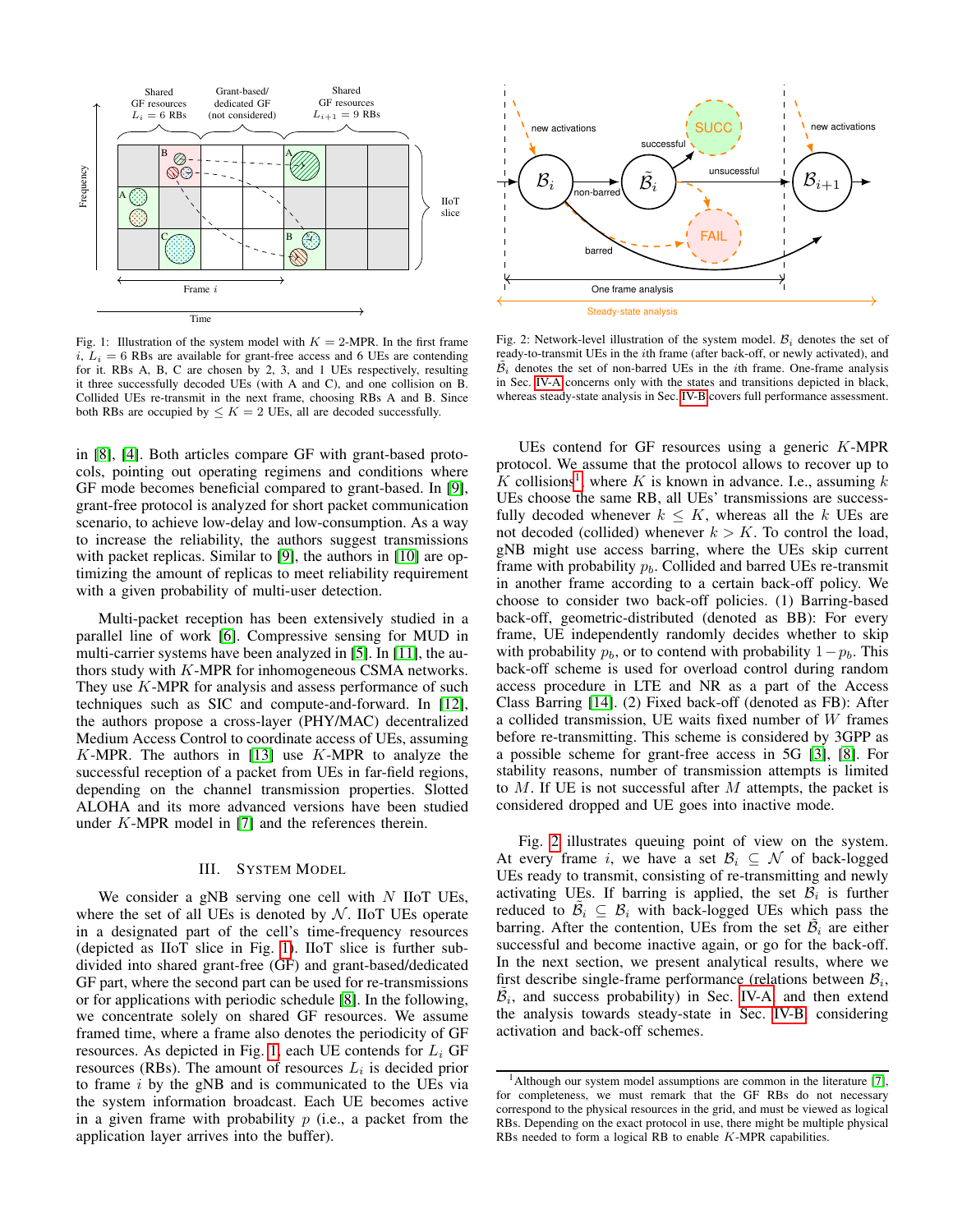#### IV. PERFORMANCE ANALYSIS

<span id="page-2-0"></span>In this section, we conduct the performance analysis based on the system model. First, one frame analysis is presented, and then it is extended to the steady-state analysis. The main notations we use are summarized in Table [I.](#page-2-3)

#### <span id="page-2-1"></span>*A. One Frame Performance*

First, let us assume a frame  $i$  with a set of back-logged UEs which already passed access barring,  $\tilde{B}_i$ , with  $\tilde{n}_i \triangleq |\tilde{B}_i|$ . Every UE from the set chooses uniformly at random one of  $L<sub>i</sub>$  RBs to transmit, thus, the number of UEs choosing the same RB is a random variable k. We describe the probability distribution of **k** conditioned on  $\tilde{n}_i$ ,  $L_i$  by the following lemma.

<span id="page-2-4"></span>*Lemma 1:* For a given RB, the probability  $p(k|\tilde{n}_i, L_i) =$  $Pr[\mathbf{k} = k | \tilde{n_i}, L_i]$  that exactly k UEs choose it, is expressed as:

$$
p(k|\tilde{n}_i, L_i) = {\tilde{n}_i \choose k} p_L^k (1 - p_L)^{\tilde{n}_i - k}, \qquad (1)
$$

where  $p_L \triangleq \frac{1}{L_i}$ .

*Proof:* For given k UEs, the probability of choosing the RB is  $\left(\frac{1}{L_i}\right)^k (1-\frac{1}{L_i})^{\tilde{n_i}-k}$ , where the first term reflects the probability that  $k$  UEs choose the RB, and the second term  $$ the probability that other  $\tilde{n}_i - k$  UEs do not choose the RB. As there are  $\binom{\tilde{n}_i}{k}$  ways to pick k UEs from the set, resulting probability is expressed as  $p(k|\tilde{n}_i, L_i) = \binom{\tilde{n}_i}{k} p_L^k (1 - p_L)^{\tilde{n}_i - k}$ .

Lemma [1](#page-2-4) defines per-RB load given  $\tilde{n}_i$ . On the other hand,  $\tilde{n}_i$  is a function of  $n_i$  and barring probability  $p_b$ . We consider this relationship in the following corollary.

<span id="page-2-5"></span>*Corollary 1:* For a given RB, the probability  $q(k|p_b, L_i, n_i)$  = Pr[ $\mathbf{k}$  =  $k|n_i, L_i, p_b$ ] that exactly k UEs choose it given  $n_i$ , barring probability  $p_b$  and  $L_i$ available RBs is:

$$
q(k|p_b, L_i, n_i) = {n_i \choose k} (1-p_b)^k p_L^k (1-p_L + p_b p_L)^{n_i-k}(2)
$$

*Proof:* The proof follows the same logic as in Lemma [1.](#page-2-4)

<span id="page-2-3"></span>TABLE I: Summary of main analysis and system model notations.

| <b>Notation</b>       | <b>Description</b>                                                                                    |
|-----------------------|-------------------------------------------------------------------------------------------------------|
| N, N                  | Set and number of UEs in the cell                                                                     |
| $B_i, \overline{B}_i$ | Sets of back-logged and non-barred UEs in $ith$ frame                                                 |
| $n_i, \tilde{n}_i$    | Number of back-logged and non-barred UEs in $ith$ frame                                               |
| $p, p_b$              | Activation / barring probability of a UE                                                              |
| $L_i$                 | Number of available grant-free RBs at time i                                                          |
| К                     | Maximum collision size which can be recovered by the<br>protocol (multipacket reception capabilities) |
| $T, \bar{T}$          | Expected throughput and expected normalized throughput<br>per RB in one frame                         |
| $p_u, p_c$            | Unsuccessful transmission and collision probabilities                                                 |
| M                     | Maximum number of transmission attempts                                                               |
| W                     | Back-off window size (frames)                                                                         |
| $b_s$                 | Steady-state probability of a UE being in the state s                                                 |
| R, D                  | Average per-packet reliability / delay (steady-state)                                                 |

We further define the throughput per frame as the number of successfully decoded UEs. Throughput  $\mathbf{T}_i$  and normalized throughput per RB  $\bar{\mathbf{T}}_i$  are random variable with expectations  $T \triangleq \mathbb{E} [\mathbf{T}_i]$  and  $\bar{T} \triangleq \mathbb{E} [\bar{\mathbf{T}}_i]$ , respectively.

The results of Lemma [1](#page-2-4) and its Corollary [1](#page-2-5) can be directly applied to obtain the throughput expectations.

*Corollary 2:* The expected throughput per frame normalized per RB  $\overline{T}(n_i, p_b, L_i, K)$  and the expected total throughput per frame  $T(n_i, p_b, L_i, K)$  given  $n_i$ ,  $p_b$ ,  $L_i$  and  $K$  are expressed as:

<span id="page-2-9"></span><span id="page-2-7"></span>
$$
\bar{T}(n_i, p_b, L_i, K) = \sum_{k=1}^{K} k q(k|p_b, L_i, n_i)
$$
\n(3)

<span id="page-2-8"></span>
$$
T(n_i, p_b, L_i, K) = L_i \,\bar{T}(n_i, p_b, L_i, K) \tag{4}
$$

*Proof:* Note that, in a given RB, throughput equals to the amount of UEs choosing the RB if  $0 < k \leq K$  and 0 otherwise. So, the normalized throughput expectation  $\mathbb{E}_k[\bar{\mathbf{T}}]$ conditioned on  $k$ , is defined as:

<span id="page-2-6"></span>
$$
\mathbb{E}_k\left[\bar{\mathbf{T}}\right] = \begin{cases} k, & \text{if } 0 < k \le K, \\ 0, & \text{otherwise.} \end{cases} \tag{5}
$$

The probability distribution of  $k$  is given by Corollary [1.](#page-2-5) Applying law of total probability to Eqns. [\(5\)](#page-2-6) and [\(2\)](#page-2-5), we obtain the result in Eqn. [\(3\)](#page-2-7). Since the expectation of a sum is equal to the sum of expectations, the Eqn. [\(4\)](#page-2-8) readily follows from  $(3)$ .

An illustration of Corollary [2](#page-2-9) is presented in Fig. [3,](#page-3-0) where throughput and normalized throughput are plotted against  $L_i$  for different multipacket reception capability  $K$ . We observe that analytical results (denoted "ana") closely match the Monte-Carlo simulations ("sim"). The particular case  $K = 1$  is the legacy collision channel model that considers any collision as unrecoverable. The analysis shows that  $T(n_i, p_b, L_i, K)$ asymptotically goes to  $n_i p_b$  with increasing  $L_i$ , for any  $K$ . On the contrary, normalized throughput  $\overline{T}$  achieves a different maximum value depending on K and it holds that  $T \leq K$ . The number of available RBs maximizing normalized throughput  $L_i^*$  = arg  $\max_{L_i} \overline{T}$  is inversely dependent on K:  $\overline{L_i^*}$  is decreasing with increasing  $K$ , for a given back-log  $n_i$ . This directly suggests that dynamic adaptation of  $L<sub>i</sub>$  according to the back-log can be used to keep the throughput at maximum. We will return to the question of throughput maximization problem later in Sec. [V.](#page-4-0)

#### <span id="page-2-2"></span>*B. Steady-State Analysis*

In the previous section, we studied single-frame performance. This analysis does not allow to predict expected delay and reliability of the protocols, since the amount of backlogged UEs in a frame depends on the new arrivals and on the respective back-off or re-transmission scheme. To account for these, we study the steady-state performance by the means of Markov-chain analysis [\[15\]](#page-7-15), for barring-based back-off (BB) and fixed back-off (FB), and described in Sec. [III.](#page-1-0)

The Markov chain depicted in Fig. [4](#page-3-1) represents all possible states of any UE. A UE starts in the inactive state OFF, and with probability  $p$  becomes active in the subsequent frame. The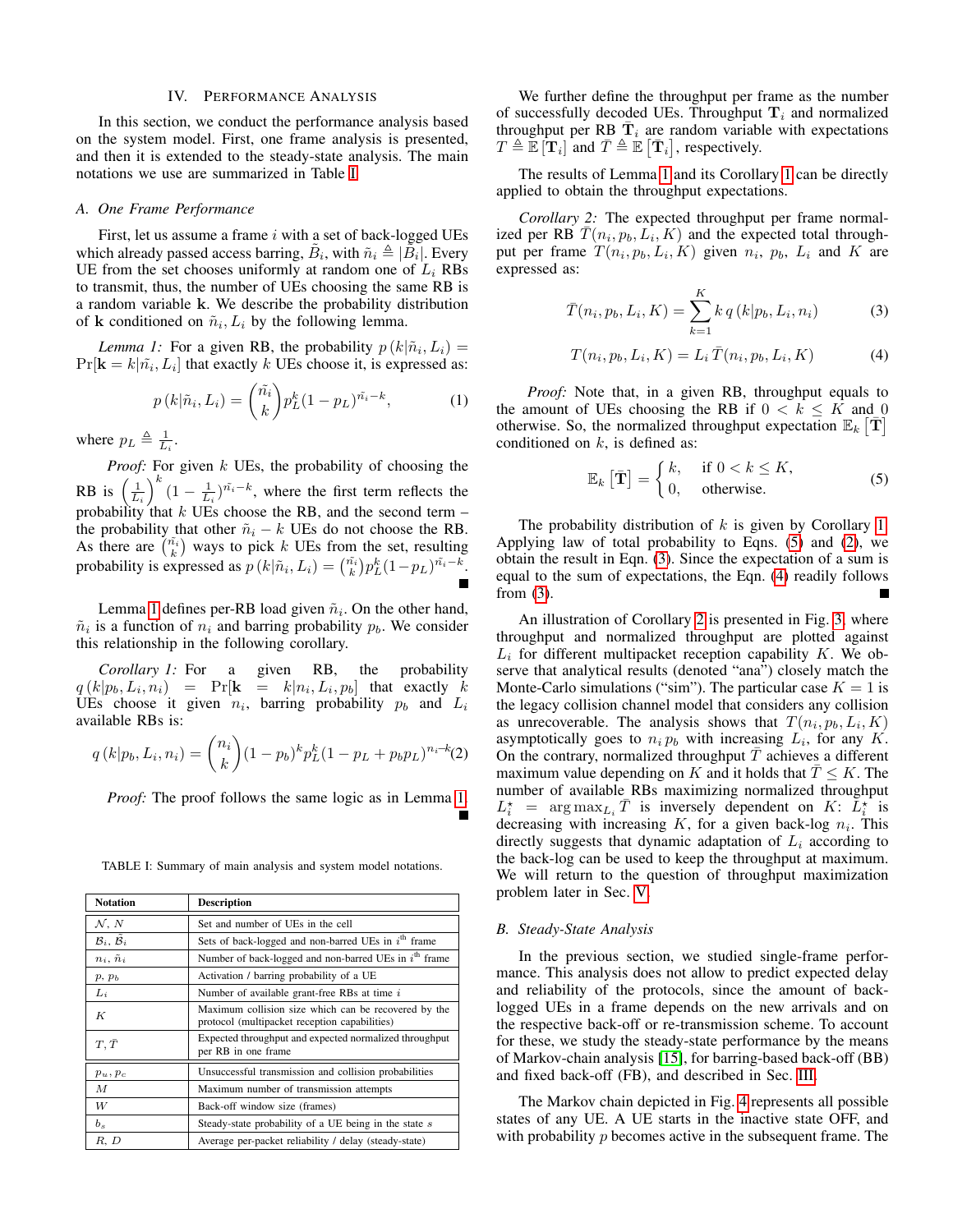<span id="page-3-0"></span>

Fig. 3: Results of the Corollary [2.](#page-2-9) Evolution of  $\overline{T}$  and T as a function of  $L_i$ for  $n_i = 100$ ,  $p_b = 0.5$ ,  $K \in \{1, 3, 5\}$ . The case with  $K = 1$  represents the legacy collision channel without multipacket reception.

probability  $p$  can be used to approximate any packet generation pattern by a Bernoulli process. Upon activation, UE is placed directly in a back-off stage  $i = 1$  and state  $(i, x)$ , where x depends on the back-off scheme used  $(x = 0)$  for BB, and  $x = W - 1$  for FB). We denote the back-off stage i with j frames to wait as  $(i, j)$  state. For FB, UE waits for W slots before preforming a transmission. Once UE is in state  $(i, 0)$ , it can attempt a transmission. For *barring-based BO* (BB), no back-off window is considered, i.e.,  $W = 0$ . At every back-off stage, UE attempts a transmission with probability  $1-p<sub>b</sub>$  and it is barred with probability  $p<sub>b</sub>$ . If the transmission is successful, UE goes in the successful state "SUCC" and then goes to the inactive state "OFF". We denote the probability  $1 - p_u$ of a transmission to be successful as  $1 - p_u$ . In case of an unsuccessful or barred transmission, UE goes to the next backoff stage  $i + 1$ . If the transmission is unsuccessful after M attempts, the UE goes into the FAIL state and the packet is dropped. For the notations, we refer the reader to Table [I.](#page-2-3)

The probability of a transmission to be unsuccessful  $p_u$ depends on the collision probability  $p_c$  and barring probability  $p_b$ . For FB,  $p_b = 0$ , hence:

$$
p_u = \begin{cases} p_c & \text{fixed BO (FB),} \\ p_b(1 - p_c) + p_c & \text{barring-based BO (BB).} \end{cases}
$$
 (6)

Transition probabilities between the states are depicted in Fig. [4.](#page-3-1) The steady-state probabilities  $b_s, \forall s \in S$ , where S is the set of all states, are expressed as a function of  $b_{\text{off}}$  using the global balance equations:

<span id="page-3-4"></span>
$$
b_{\rm on} = p \, b_{\rm off} \tag{7a}
$$

$$
b_{i,0} = p_u^{i-1} b_{\text{off}} p \quad \forall i \in [1, M], \tag{7b}
$$

$$
b_{i,j} = b_{i-1,0}, \qquad \forall i \in [2, M], \forall j \in [0, W - 1]
$$
 (7c)

$$
b_{\text{fail}} = p b_{\text{off}} p_u^M \tag{7d}
$$

$$
b_{\text{succ}} = (1 - p_u) \sum_{i=1} b_{i,0} = p b_{\text{off}} (1 - p_u^M) \tag{7e}
$$

<span id="page-3-1"></span>

Fig. 4: Markov chain depicting states of a UE and the transition probabilities between them. Both back-off schemes are illustrated here: for barring-based back-off (BB)  $W = 0$ , and for fixed back-off (FB)  $p_u = p_c$ .

Finally, by employing the identity condition  $\sum_{s \in \mathcal{S}} b_s = 1$  we obtain:

$$
b_{\text{off}} = \left(1 + p\left(1 + W \frac{p_u^M - 1}{p_u - 1}\right)\right)^{-1}
$$
 (8)

#### *C. Probability of a successful transmission*  $p_s$

Considering any frame i, the probability of collision  $p_c$ is approximated using the total throughput  $T$ , divided by the average effective number of transmitting users  $\lambda = \mathbb{E} [\tilde{n}_i]$ :

<span id="page-3-2"></span>
$$
p_c = 1 - \frac{T(\lambda, L_i, K)}{\lambda} \tag{9}
$$

On the other hand,  $\lambda$  is expressed via Markov chain analysis as the expected number of UEs in the states  $b_{i,0}$   $\forall i$ :

<span id="page-3-3"></span>
$$
\lambda = \begin{cases} N \sum_{i=1}^{M} b_{i,0} = N p b_{\text{off}} \frac{1 - p_c^M}{1 - p_c} & \text{for FB,} \\ N(1 - p_b) \sum_{i=1}^{M} b_i = N(1 - p_b) p b_{\text{off}} \frac{1 - p_u^M}{1 - p_u} & \text{for BB.} \end{cases}
$$
(10)

Equations [\(9\)](#page-3-2) and [\(10\)](#page-3-3) form a system of two independent equations with two unknowns  $p_c$  and  $\lambda$ . The solution is obtained by any non-linear numerical solver based on root finding.

# *D. Performance Metrics*

Having obtained  $\lambda$  and  $p_c$  from the Markov chain analysis, we can now use them to predict average steady-state performance of the protocols in terms of throughput, delay, and reliability. We define the steady state reliability  $R$  as the probability that a packet is successfully decoded at gNB within  $\leq M$  transmission attempts. Using the global balance equations [\(7\)](#page-3-4), we obtain reliability as:

<span id="page-3-5"></span>
$$
R = \frac{b_{\text{succ}}}{b_{\text{succ}} + b_{\text{fail}}} = 1 - p_u^M. \tag{11}
$$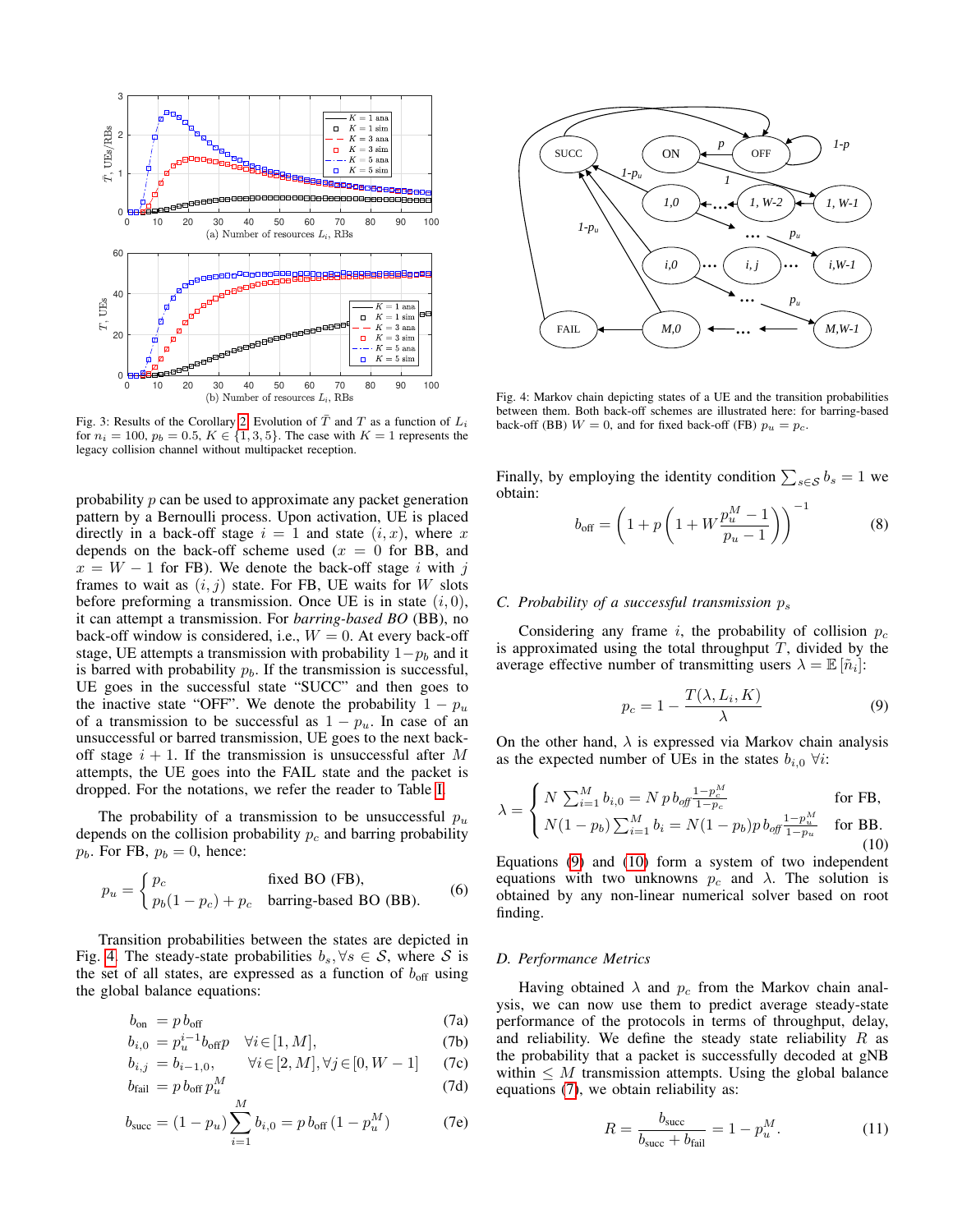The expected steady-state delay  $D$  is expressed as:

$$
D = W \frac{\sum_{r=1}^{M} r p_u^{r-1}}{\sum_{k=1}^{M} p_u^{k-1}}
$$
  
= 
$$
W \left( p_u \frac{1 + (M-1)p_u^M - Mp_u^{M-1}}{(1 - p_u)(1 - p_u^M)} + 1 \right).
$$
 (12)

Average throughput per RB  $\overline{T}$  is given by Eqn. [\(3\)](#page-2-7) where  $\tilde{n}_i$  is substituted by its expectation  $\lambda$ , obtained from Markov chain analysis.

The results of the steady-state analysis are displayed in Fig. [5:](#page-4-1) failure probability, delay, and throughput per RB for two BO schemes. We compare Monte-Carlo simulations with Markov-chain analysis. We observe that the simulations largely match the analytical results, with the exception of throughput and delay for small  $L_i$  under FB policy. We expect the results to match, if the simulations were to be run longer: Since FB policy causes large delays in the low  $L_i$  regime, same simulation runs produce less samples, and therefore less accuracy. Additionally, analysis and simulation results are shown for two values of  $K: K = 1$  corresponds to the legacy case of collision channel model, and  $K = 4$  to the protocols with high MPR capabilities. As expected, K-MPR outperforms the case  $K = 1$  in terms of throughput per preamble, delay and reliability. FB presents a higher delay than BB. We also remark from Eqn .[\(11\)](#page-3-5), that the failure probability  $(1 - R)$  of FB does not depend on  $W$ , but only on  $p_c$ . The case FB with  $W = 1$  is thus equivalent to BB with  $p_b = 0$ . Therefore, the failure probability of FB is the same as BB with  $p_b = 0$ , and the delay is  $W$  times larger.

We note that the presented methodology can be applied to obtain expected reliability for URLLC applications with strict deadlines. That is, if the back-off policy is configured such that  $MW$  equals to the application deadline, reliability  $R$  directly reflects expected probability of deadline violation.

# V. PERFORMANCE OPTIMIZATION

<span id="page-4-0"></span>As we observe from the analysis, performance of GF access is heavily dependent on the configuration parameters: backoff scheme, back-off setting, and, above all, on the number of allocated resources  $L_i$ . We also observe that the delay is low and the reliability stays high as long as the amount of allocated resources is sufficient to maximize the normalized throughput. Further increasing the number of resources behind this point decreases the efficiency of the protocol. Thus, the question is: What number of RBs is necessary to maximize the normalized throughput? It can be formalized as an optimization problem:

$$
\begin{array}{ll}\text{maximize} & \bar{T}(L_i) \\ \text{ } & \end{array} \tag{13a}
$$

$$
subject to \t W, M, p_b \t (13b)
$$

$$
p, N, n_i, K \tag{13c}
$$

<span id="page-4-2"></span>The constraints [\(13b\)](#page-4-2) represent chosen back-off policy and its configuration<sup>[2](#page-4-3)</sup>, whereas the constraints [\(13c\)](#page-4-2) are given system parameters: multipacket reception capabilities  $K$ , number

<span id="page-4-1"></span>

Fig. 5: Steady-state (a)  $\overline{T}(n_i, p_b, L_i, K)$ , (b) reliability, and (c) delay for  $N = 40, p = 0, 8, K = 4, M = 8, W = 5$  for FB and  $p_b = 0.3$ .

of UEs and their activation pattern. The optimization problem can be approached as a static (off-line) allocation problem, where steady-state throughput is maximized given the estimate of the expected back-log  $\lambda$  as input, or as a dynamic (on-line) allocation problem, where expected throughput is optimized given estimate of the current back-log  $n_i$  as input.

Given the back-log estimates, the solution to the static allocation problem can be obtained via the Markov chain analysis. For dynamic allocation, we can obtain  $L_i^*$  =  $\arg \max_{L_i} \overline{T}(n_i, p_b, L_i, K)$  using numerical root-finding algorithm for maximization of the Eqn. [\(3\)](#page-2-7). While the function  $\overline{T}(L_i|n_i, p_b, L_i, K)$  seems to have one maximum (from the plots), it is non-concave and it is not proven that there is only single maximum, therefore, the worst-case complexity of maximization is not guaranteed to be polynomial. We plot the numerically obtained  $L_i^*$  as a function of  $\tilde{n}_i$  for different K in Fig. [6.](#page-5-1) We observe that for large enough  $\tilde{n}_i \geq 4$ the dependency becomes linear. Interestingly, corresponding maximum throughput is the largest at the moment where the dependency becomes linear, and saturates to a lower value with increasing  $\tilde{n}_i$ .

Note that neither  $n_i$  nor  $\tilde{n}_i$  are known to the gNB, thus, we cannot explicitly use it to maximize  $\overline{T}(n_i, p_b, L_i, K)$  given by Eqn. [\(3\)](#page-2-7). Thus, an additional step of estimation algorithm is needed, which will inherently introduce extra computational

<span id="page-4-3"></span><sup>&</sup>lt;sup>2</sup>Clearly, back-off policy configuration can be an optimization variable as well. Nevertheless, we restrict ourselves by only optimizing the number of RBs, and leave joint optimization for future work.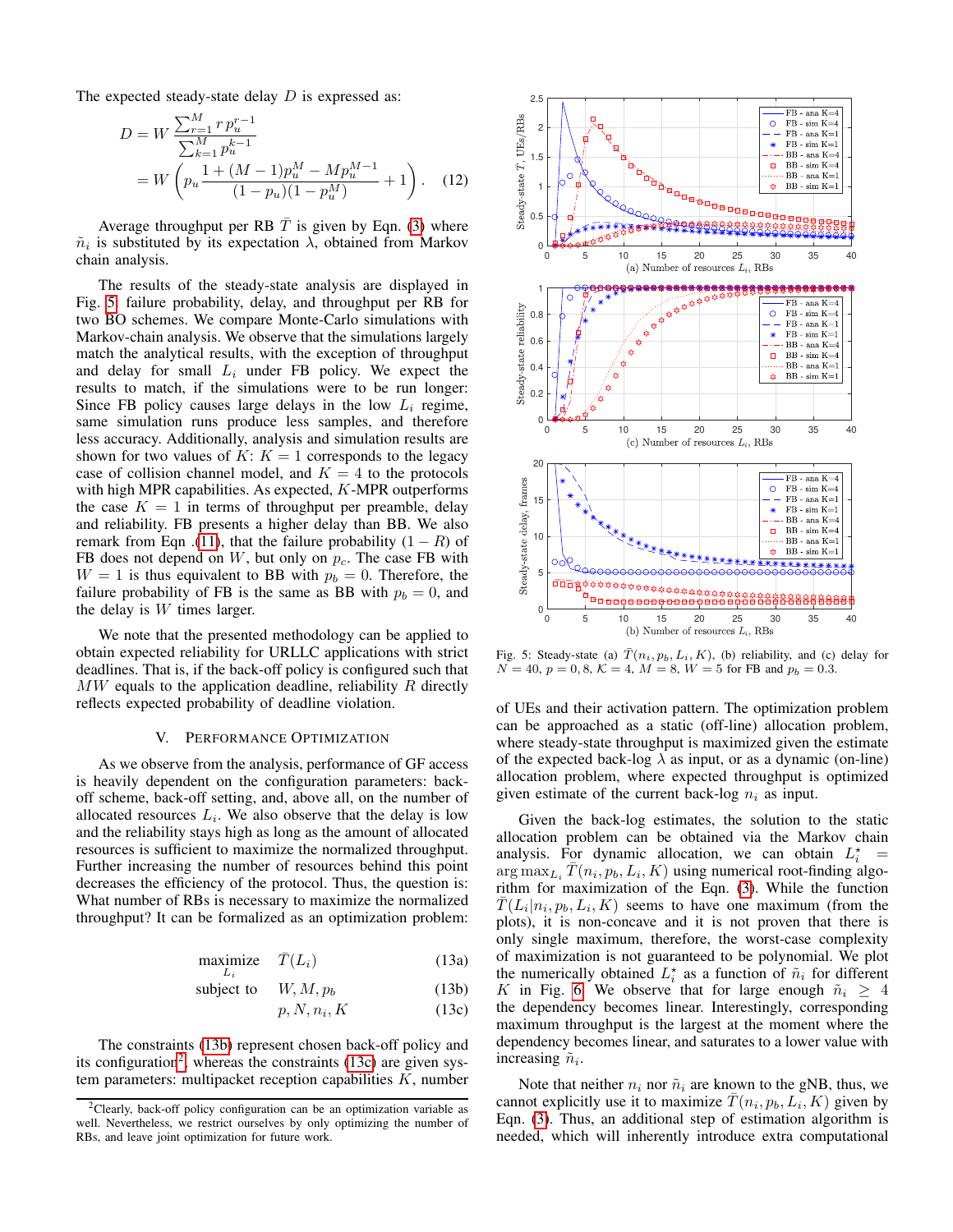<span id="page-5-1"></span>

Fig. 6: Evolution of  $L_i^*$  and  $\max_{I} \bar{T}(\tilde{n}_i, L_i, K) = \bar{T}(\tilde{n}_i, L_i^*, K)$  against the number of active UEs  $\tilde{n}_i$ , for  $N = 400$ ,  $p = 0.5$  and  $K = \{3, 5\}$ .

time and inaccuracy. The problem of back-log estimation is already a complex task for collision channel model [\[16\]](#page-7-16), and the complexity is clearly higher for K-MPR model. To circumvent the estimation and complexity issues, we propose a reinforcement learning approach as the main solution to the dynamic allocation problem [\(13\)](#page-4-2) in the next section.

# *A. Dynamic Resource Allocation with Q-Learning*

Given a fixed back-off policy, the system can be viewed as a Markov Decision Process (MDP), where the system state comprises current states of all UEs and the amount of available resources. The actions in MDP are decisions for the amount of RBs to be allocated in the next frame, and the reward is the normalized throughput achieved. Transition probabilities between the states are dependent on the back-off policy and activity pattern of the UEs. The resulting MDP, however, is not fully observable: gNB cannot directly know the state of every UE, moreover, it cannot even directly observe current back-log. Typically, gNB can only observe outcomes of the contention in previous frame: the number of RBs with collisions  $L_i^{(c)}$  and the number of successful UEs  $N_i^{(s)}$ .

Therefore, we approximate the original MDP with its simplified version based on the contention outcome. The approximation can be viewed as state aggregation technique [\[17\]](#page-7-17). Contention outcome is implicitly reflecting the current backlog and it is typically used as a basis of back-log estimation algorithms [\[16\]](#page-7-16) in the literature on random access. We thus define the *state* space of the MDP as:

$$
s_i \in \mathcal{S} \triangleq \{ L_i, N_i^{(s)}, L_i^{(c)} \}.
$$
 (14)

*Action* space corresponds to the optimization variable  $L_i$ ,  $a_i \in \mathcal{A} \triangleq \{L_i | 0 \le L_i \le L_{\text{max}}\}.$  The *reward* is the quantity that we want to optimize, i.e. the normalized throughput in a given frame  $r_i \triangleq \overline{T}_i$ . We apply off-policy temporal-difference learning based on the computation of the value function of a state-action pair  $Q(s_i, a_i)$ :

<span id="page-5-3"></span>
$$
Q(s_i, a_i) = \mathbb{E}\left[r_i + \gamma r_{i+1} + \gamma^2 r_{i+2} + \dots | s_i, a_i\right].
$$
 (15)

where  $\gamma \in [0, 1)$  is the discount factor for future rewards.

Temporal-difference learning is iteratively updating the value function  $Q(\cdot)$ , by taking actions and observing rewards.

# <span id="page-5-4"></span>Algorithm 1 Dynamic Allocation via Q-Learning.

- 1: Initialize  $L_1 \in \mathbb{N}$  randomly, and get  $N_1^{(s)}$  and  $L_1^{(c)}$ <br>2: Observe current state:  $s_i \leftarrow [L, N_1^{(s)}, L_1^{(c)}]$
- 
- 3: for each frame  $i$  do
- 4: Adjust  $\alpha \in [0, 1]$ ,  $\gamma \in [0, 1]$ , and  $\epsilon \in [0, 1]$ .
- 5: Choose an action  $a_i$  according to the  $\epsilon$ -greedy policy [\(17\)](#page-5-2)
- 6: Set and broadcast  $L_{i+1}$  corresponding to action  $a_i$  to all UEs
- 7: Observe contention results:  $s_{i+1} \leftarrow [L_{i+1}, N_{i+1}^{(s)}, L_{i+1}^{(c)}]$
- 8: Observe the reward  $r_i = N_{i+1}^{(s)}/L_{i+1}$
- 9: Update Q table according to  $(16)$
- 10: Adjust  $L_{\text{max}}$  (if needed)

11: end for

The values in the table are updated as [\[17\]](#page-7-17):

$$
Q^{\text{new}}(s_i, a_i) = (1 - \alpha)Q^{\text{old}}(s_i, a_i) + \alpha \left(r_{i+1} + \gamma \max_{a_{i+1}} Q(s_{i+1}, a_{i+1})\right).
$$
\n(16)

where  $\alpha \in [0, 1]$  is the learning rate. We choose to apply Q-learning method for updating the value function: using immediate updates after observing the reward.

The *policy* is a strategy used by the agent (gNB) to take actions. We use the  $\epsilon$ -greedy policy. Being in state  $s_i$ , upon a decision to take, the gNB either chooses a random action (denoted rand) with probability  $\epsilon$  (to explore the stateaction space), or chooses action  $a_i$  maximizing  $Q(s_i, a_i)$  with probability  $1 - \epsilon$  ("to exploit" the reward):

<span id="page-5-2"></span>
$$
a_i = \begin{cases} \text{rand } \{a_i \in \mathcal{A}\} & \text{with probability } \epsilon, \\ \text{arg max}_{a_i} \, Q(s_i, a_i) & \text{with probability } 1 - \epsilon. \end{cases} \tag{17}
$$

The value of  $\epsilon$  must decay over time, in such a way that there is an exploration phase while the state-action space is not yet know, and a performance phase, where the obtained knowledge is exploited. To get better convergence,  $\alpha$  and  $\gamma$ also needs to decrease and increase over time, respectively [\[18\]](#page-7-18). The pseudocode of the resulting learning algorithm is summarized in Algorithm [1.](#page-5-4)

Since the size of state and action space is very large, we apply a form of guided exploration based on constraint restriction. For that, we use a heuristic to compute a bound on possible optimal  $L_{\text{max}} \geq L_i$  as follow. It is clear that current back-log is bounded by  $\tilde{n}_i \ge N_i^{(s)} + (K + 1)L_i^{(c)}$ . Also,  $L_i^* \geq \tilde{n}_i/K$ , so  $L_i^* \geq (N_i^{(s)} + (K+1)L_i^{(c)})/K$ . Let us call  $L_{est} = (N_i^{(s)} + (K + 1)L_i^{(c)})/K$ , we can then take  $L_{\text{max}} = \mu L_{\text{est}}$ , where  $\mu$  is a constraint reduction coefficient. In our algorithm, we take  $\mu = 4$  to be sure that  $L_{\text{max}} >> L_i^*$ . The value of  $L_{\text{max}}$  is updated every 1000 steps. By using  $L_{\text{max}}$ we limit the action space by filtering out values of  $L<sub>i</sub>$  which are not likely to be relevant.

#### VI. EVALUATION RESULTS

# <span id="page-5-0"></span>*A. Evaluation Set-up*

In this section, we present the performance evaluation of the proposed algorithm. Algorithm [1](#page-5-4) has been implemented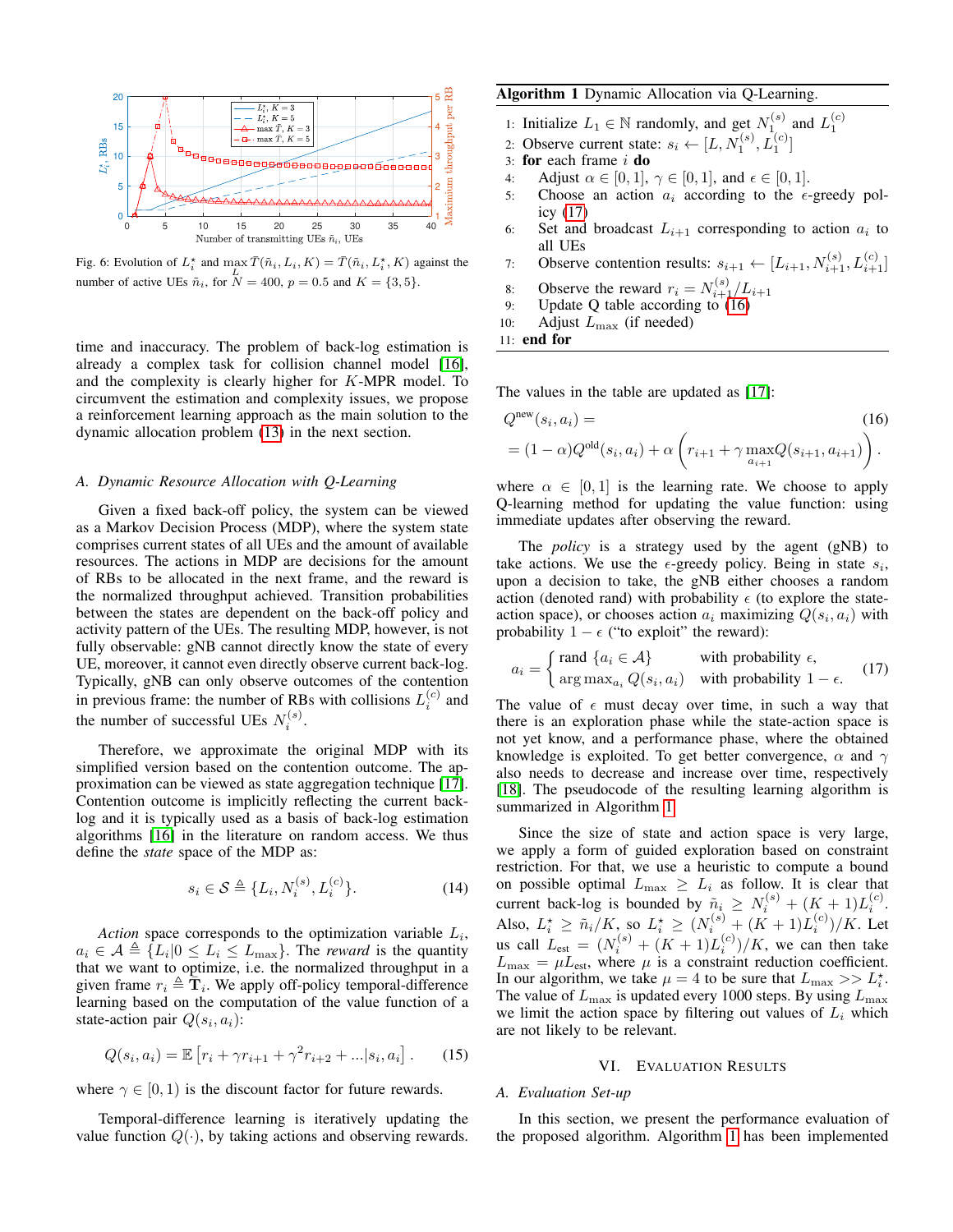<span id="page-6-0"></span>

Fig. 7: Evolution of the relative difference  $e_L$ , and throughput per RB over the learning steps, for different exploration phase duration,  $t_{exp}$ , with  $N = 100$ ,  $K = 7$   $p = 0.5$  and geometric back-off parameters  $p_b = 0.3$  and  $M = 8$ . The results have been smoothed with a window of 2000 steps for the purpose of readability. The error to the benchmark throughput,  $e_T$  is referred.

with progression composed of two phases: an exploration phase where  $\epsilon = 1$ , i.e. actions are taken completely randomly, and a performance phase where  $\epsilon = 0$ , i.e. actions are taken to maximize the expected cumulative reward  $Q(s_i, a_i)$ , see Eqn. [\(17\)](#page-5-2). The duration of the exploration phase is further denoted  $t_{\text{exp}}$ . The performance of learning algorithms is generally very sensitive to the evolution of  $\epsilon$ ,  $\alpha$  and  $\gamma$  over the learning steps. In our implementation, we take an polynomial evolution as in [\[18\]](#page-7-18). The evaluation set-up has been implemented for  $N = 100, p = 0.5, K = 7, p_b = 0.3, M = 8.$ 

## *B. Benchmarks*

The performance of learning algorithm is compared with two idealistic benchmarks, *dynamic* (DA) and *static* (SA) allocation. DA chooses the optimal number of GF resources  $L_i^*$ *at every frame*, by numerically solving  $\bar{T}(n_i, p_b, L_i, K)$  given by [\(3\)](#page-2-7), and assuming that the amount of transmitting UEs  $\tilde{n}_i$ is known. The second benchmark, SA, statically assigns the amount of resources based on the known  $\lambda$ , where  $L_i^*$  is chosen to maximize the steady-state throughput per RB.

Note that both DA and SA are idealistic and serve only as a reference point for the QL performance. They can only be implemented together with estimation for  $n_i$  and  $\tilde{n}_i$ . Estimation will introduce certain performance penalty because of estimation error, and run-time penalty because of high complexity. The run-time for DA and SA is further increased due to numerical computation of  $L_i^*$ , and might be infeasible for short frame length. Therefore, we leave load estimation under K-MPR model as a future work.

To quantify the performance of the algorithms, we define relative error in the choice of  $L<sub>i</sub>$  between the optimal (chosen

<span id="page-6-1"></span>

Fig. 8: Average delay and failure probability obtained with Q-learning algorithm with  $t_{exp} = 80000$  steps, in comparison with DA and SA, for  $N = 100$ and  $p = 0.5$ , and different values of  $p_b$  and M.

by DA benchmark)  $L_i^*$ , and by the Q-learning algorithm,  $L_i^{(\star, Q)}$ , as  $e_L = |L_i^{\star} - L_i^{(\star, Q)}|/L_i^{\star}$ , and its evolution over the learning steps, where one step is equal to one frame. The lower  $e<sub>L</sub>$ , the closer is the learning algorithm to the optimum. In addition, we observe the normalized throughput compared with the SA and DA benchmarks and its relative throughput difference  $e_T$ .

# *C. Simulation Results*

The results are presented in Fig. [7](#page-6-0) for different exploration phase durations. The length of a learning step (i.e., periodicity of GF access) can vary in 5G: Assuming a standard LTE frame of 10 ms, the exploration phase is varied between  $t_{\text{exp}} \in \{100, 500, 800\}$  s. From Fig. [7b](#page-6-0), we observe that as we increase the exploration phase, the error  $e<sub>L</sub>$  for QL decreases from 0.5 (for  $t_{\text{exp}} = 10^4$  frames) to  $\approx 0.3$  (for  $t_{\text{exp}} = 10^8$ frames). In terms of throughput, QL achieves 16% lower throughput than DA after around 130 s, and 7% after 830 s, matching the SA performance in the latter case. Evidently, there is a trade-off been performance and exploration time, which needs to be taken into account: For more static systems, where the traffic pattern and number of UEs does not change often, longer exploration phases are advised; For dynamic systems, shorter exploration is recommended. In any case, to account for possible traffic changes, exploration phase can be re-initiated again every now and then.

Delay and failure probability are depicted in Fig. [8](#page-6-1) as a function of  $K$  for the same configuration setup and varying values of M and  $p<sub>b</sub>$ . For Q-learning, only performance phase is considered. When  $M = 8$  and  $p_b = 0$ , the delay is less than 4 frames and failure probability is less than  $10^{-5}$ . Interestingly, we observe that the delay and reliability of Qlearning is slightly higher than the benchmarks, despite the lower throughput. A possible explanation is that the guided exploration makes the algorithm prone to over-provision the